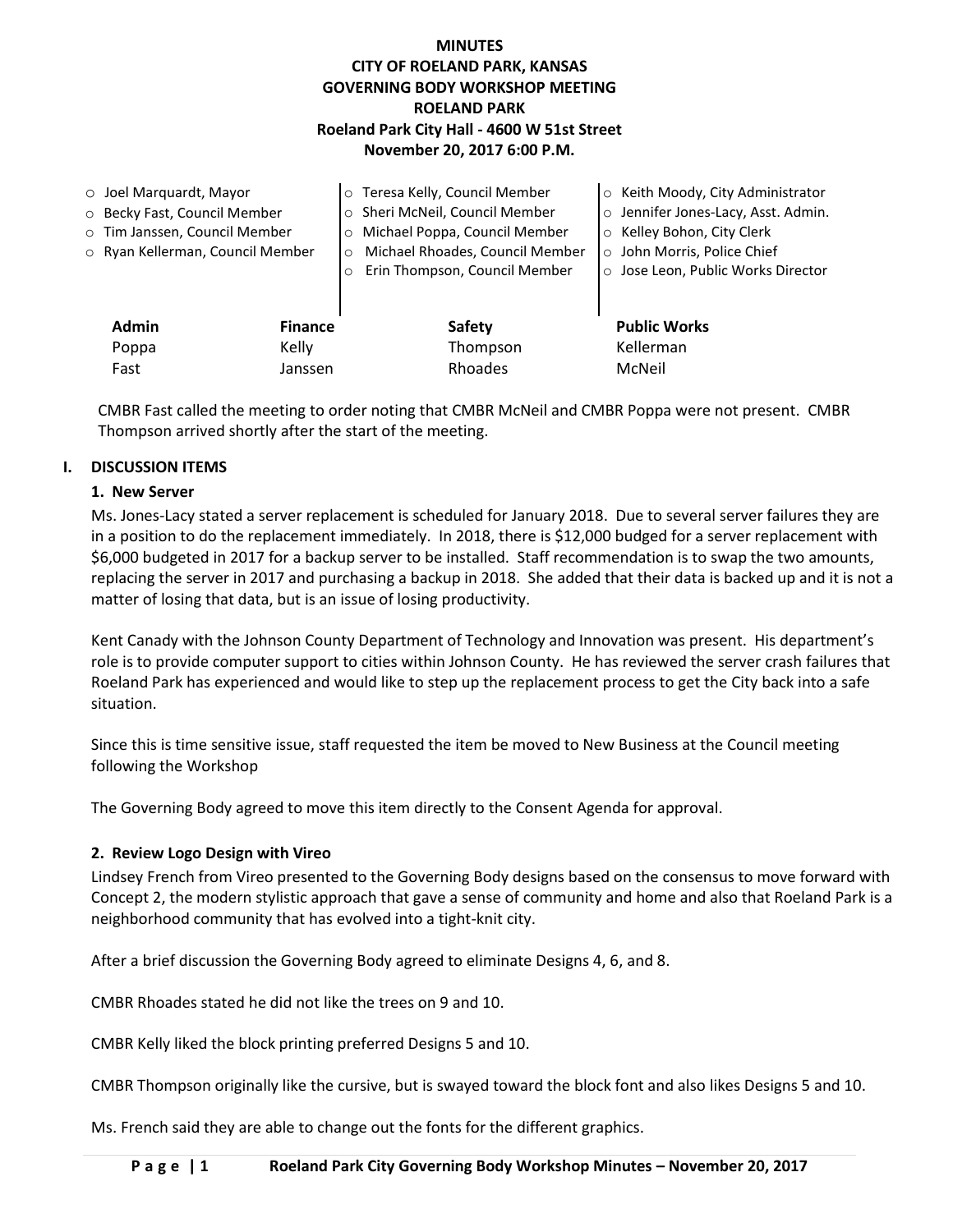Mayor Marquardt, CMBR Kellerman and CMBR Fast all liked the cursive font.

CMBR Rhoades and CMBR Janssen added they liked the block font.

Mayor Marquardt said that CMBR McNeil stated in previous meetings that she preferred the retro look and that CMBR Poppa was split both ways.

Due to the importance of this issue, it was agreed to table this decision until all Councilmembers would be present.

The Council asked Ms. French her thoughts. She stated in her professional opinion she would go with the block modern font as she believed it is a bit more timeless and looks more up-to-date. She added that the script has gotten a little bit of a negative review online from public comments. She said that sometimes it is harder to read when reproduced, but that it also does give it that fun retro feel. Ms. French said an option could be to put "Established 1951" in a retro font balanced against the block font.

CMBR Kelly stated she does not want to wait to make a decision. She does not like the house part of the logo at all and she is compromising by having that in. She does not think it will translate well. She added that there is no medallion that can be pulled out of the design that will translate to signs and other things. She said that Number 5 is compact and putting "Est. 1951" in the cursive font should satisfy the retro feel.

CMBR Kellerman liked the idea of putting the established date in the retro font.

CMBR Rhoades said he is comfortable with whatever and to put one part in the cursive font, but he does not like the trees in the air.

There was consensus to continue the discussion at the December 4 Workshop.

# **3. Continue Discussion on Aquatic Center Year-Round Operation**

Jill Geller, Executive Director of the Johnson County Park and Recreation District, Rhonda Pollard, Superintendent of Recreation and Jeff Stewart, Deputy Director of JCPRD were all on hand for the Aquatic Center discussion.

Ms. Geller provided a recent history of what has happened at the center. On October 4, staff inflated the dome for the season and noticed that the interlining was severely torn away from the dome. The pool was closed as there were some concerns with the structural integrity of the dome and also for patron and staff safety. JCPRD contacted Yeadon, the dome manufacturer, and requested an inspection. On October 26, an inspection was completed on the dome and samples of the fabric were taken and sent to the manufacturer's lab for analysis. That evening on October 26 after the inspection, there was a severe wind storm that caused additional damage to the dome. Staff sent pictures of the additional damage to Yeadon, who advised they wait for the fabric analysis to come back before they return for another inspection. On November 2, the fabric analysis showed that there were weak points throughout the dome and Yeadon recommended that the dome no longer be used for regular rental and recreation as they could not assure its integrity.

On November 3, Travelers Insurance performed an inspection after the storm and declared the dome a total loss. Travelers has stated that they will completely replace the dome as it is under policy to JCPRD. They have provided three options to JCPRD. Travelers will replace the dome, which is estimated to be between \$175,000 and \$275,000, less JCPRD's \$25,000 deductible. This option would include replacement of the light fixtures that were damaged as well. The second option is to take an actual cash value payment. Because of the dome's age there is a lot of depreciation. The payout would be between \$30,000 and \$60,000, less the \$25,000 deductible. The third option is to make no claim at all and just consider the dome a loss.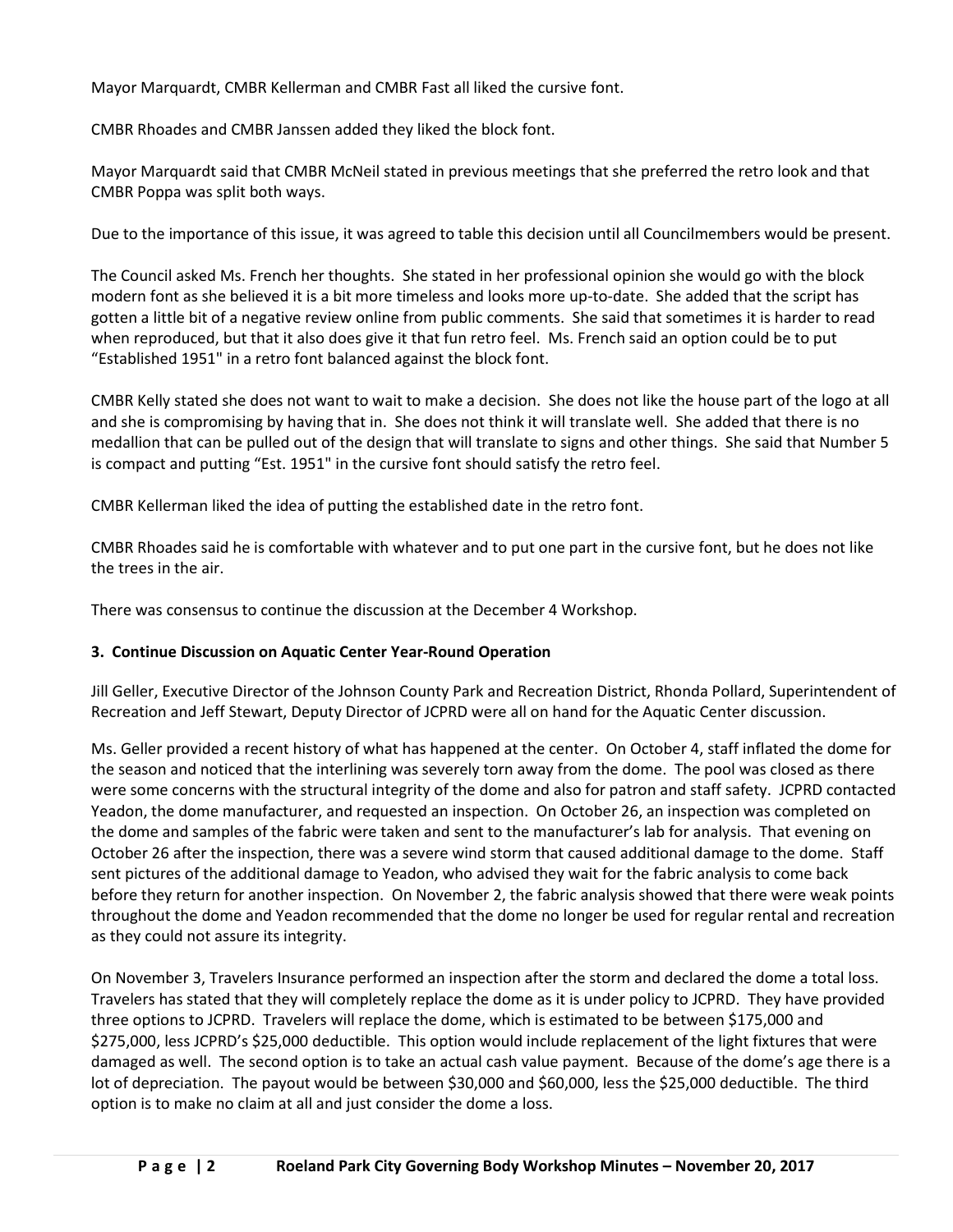The options were presented to the JCPRD board who took no action. They are very interested in the City's comments considering the future of the facility whether there is a desire to operate it as a 12-month facility or as a 3-month operation upon expiration of the JCPRD agreement in May of 2019. If interested in a 12-month operation, they would replace the dome and at the time the property transfers to the City the dome would transfer along with that. If they are to have an outdoor only facility, then it would not be prudent to replace the dome. Travelers Insurance has given them 180 days to file a claim.

CMBR Rhoades asked if it has been decided by the county that they will no longer share in operations after 2019. Ms. Geller said that has not been decided, but know that it will not be at the current level. He also asked about the money contributed to purchase the new blower. Ms. Geller said they would try to sell that if it is no longer needed for pool operations.

Mayor Marquardt asked what would happen if the county decided to take the money and not replace the dome. Ms. Geller said she would presume it would come to the county because it is their insurance policy, but would be happy to have conversations with the City. But at \$30,000-\$60,000 appraisal with a \$25,000 deductible it would not be a lot of money.

CMBR Kelly said she was under the impression that JCPRD was not subsidizing pool operations anymore. If the door is not completely shut, then what are next steps to find out where that threshold is?

Ms. Geller said she could bring a request back to the board to find out at what level they would be willing to support the pool operation, or they could have a joint meeting with the City. Ms. Geller said their next committee meeting is December 8<sup>th</sup>, and she would welcome some of the Governing Body to attend.

Mayor Marquardt asked how best to optimize some of the process and whether it is better for the City Administrator and Mayor to talk to the county manager first. It might help them understand the lay of the land a little better before going into the meeting because right now they do not have any direction.

City Administrator Moody asked Ms. Geller to reach out to all the board members to attend the meeting on December 8<sup>th</sup>.

CMBR Rhoades says the board has three options. If they spend \$270,000 on a new dome they are going to want assurances that the City will keep the pool open. Ms. Geller said it would not be prudent to spend it for a single year and then it not be used further.

CMBR Fast said they will make sure to attend the meeting and thanked the representatives for JCPRD coming to the meeting.

Ms. Geller thanked the Council and said she knew it was a tough decision, but that they do appreciate their partnership.

## **Public Comment**:

**Jim Kelly** (4200 W. 54<sup>th</sup> Terr.) Mr. Kelly stated he would like to see the Roeland Park Aquatic Council reinstated. He also recommended a transition team to give the City an opportunity to find out more about the operation of the pool. As a councilmember-elect, he stated he would like to attend the meeting with JCPRD so there is continuity with the incoming councilmembers.

#### **4. 2018 Sports Dome Agreement**

There was consensus to move this item to the Consent Agenda for approval.

## **5. Scope and Fee for The Rocks Site Rendering**